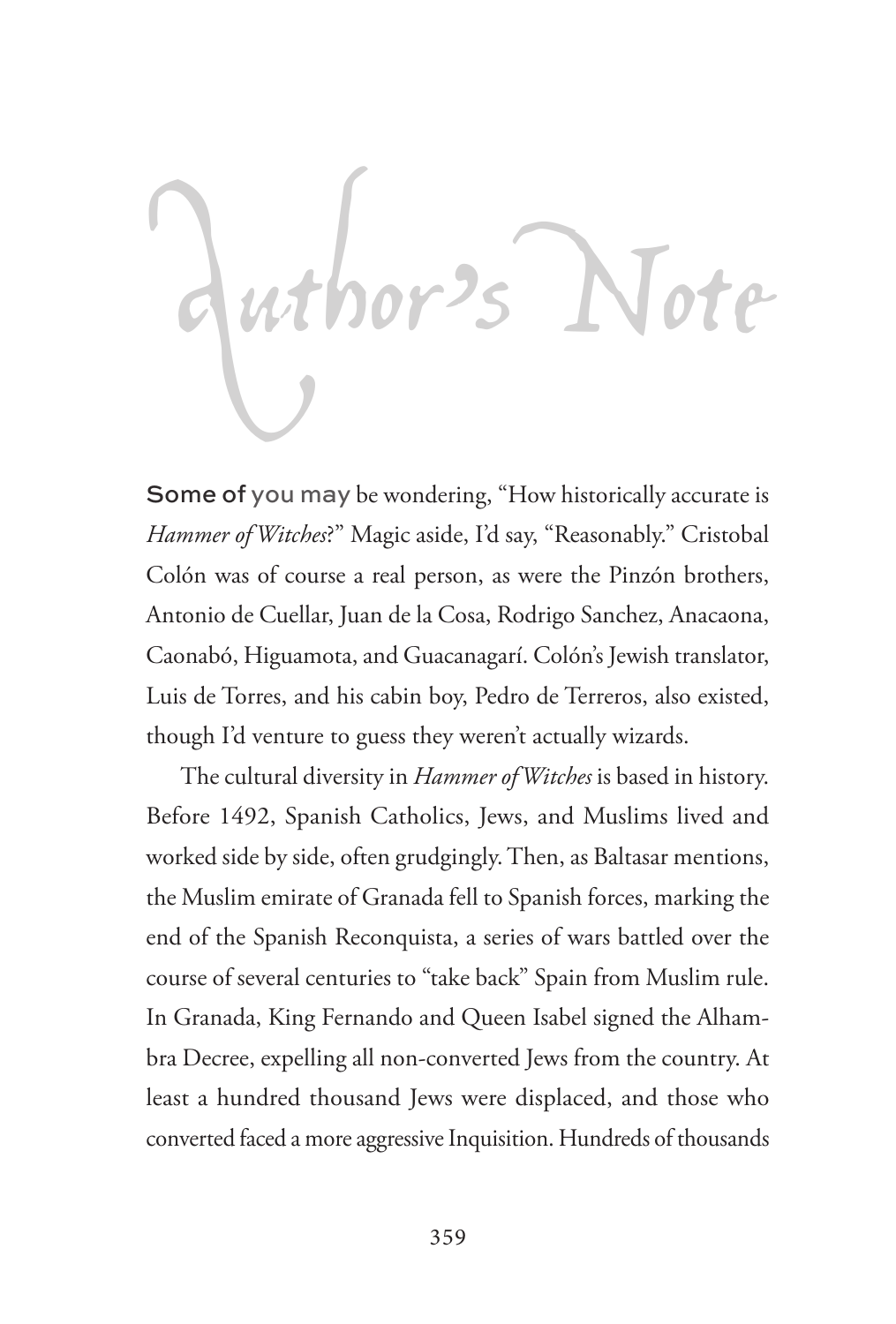of Muslims left Spain at the time of the fall of Granada, and the Moriscos (Muslims who converted to Christianity) would be banished not long later. But Spain would remain diverse in other ways*.* Walking through the streets of fifteenth century Valencia, for example, you'd see Spaniards, Berbers, Arabs, Genoese traders, Eastern European and Greek slaves, and a substantial population of Africans (both slave and free). Palos, as a small harbor town, would not be as diverse as a large city, but it also wouldn't be completely white.

When writing about the events that unfolded in Ayití (Hispaniola) during the last weeks of Columbus's first voyage, I strove to be as historically accurate as possible and to describe Taíno culture with as much precision and sensitivity as I could, given my own non-native background and the dearth of reliable primary sources from the period. No written language existed in the Caribbean in pre-Columbian times, so most of what we know about fifteenth century Taíno culture comes from a few contemporary Spanish writers (all of whom had their own agendas) and more modern archaeological and linguistic research. What these resources make clear is that Taíno civilization was and is significantly more complex than high school history textbooks give it credit for, and I hope my humble abilities as a writer were enough to illustrate the richness of fifteenth century Ayití's culture. At the same time, Baltasar is a somewhat unreliable narrator who sees the Taíno through young, Eurocentric eyes. Throughout the book he swings back and forth between seeing the citizens of Marién and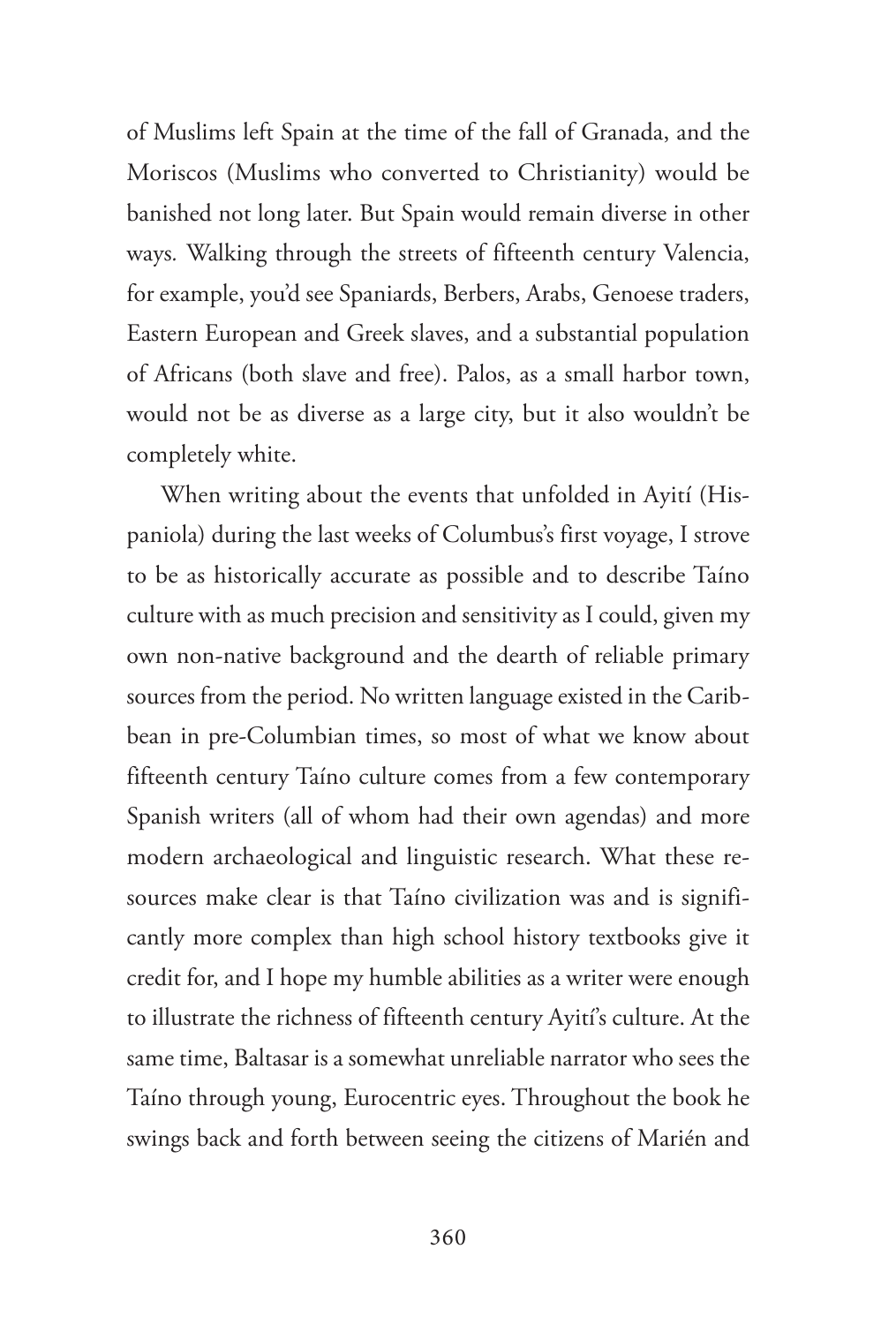Maguana as "barbarians," noble savages in a Garden of Eden, wise mentors, warlike villains, victims in need of saving and, sometimes, actual human beings. He's learning—slowly. His beliefs are his beliefs and not my own.

No one knows exactly what happened at La Navidad, so the final two chapters of this book are based on my own educated guesses. Primary sources tell us that, in the beginning of 1493, Columbus left thirty-nine members of his crew in a fortress cobbled out of timber from the Santa María, which had run aground on Christmas day. When Columbus returned a year later, the fortress was destroyed, the crew was gone, and the Spanish objects inside the fortress taken by the Taíno. Guacanagarí told Columbus that Caonabó had burned the fortress, killed some or possibly all of the Spanish men, attacked his village, wounded him, and stolen one of his wives. Columbus believed this report. I'm inclined to believe it, too.

If Caonabó *had* attacked the fortress, the attack may have been spurred by his discovery that some of the Spanish were taking three or four Taíno "wives" apiece (according to Guacanagarí). There were also reports of Spanish men being killed after they had trespassed on Taíno mines either before or after the destruction of La Navidad. Whatever his reasons, Caonabó probably did attack the fortress, because, when the Spanish captured him during Columbus's second voyage, the cacique admitted to burning the fortress and killing between eleven and twenty of the thirty-nine men. However, it is also possible that the crew themselves burned the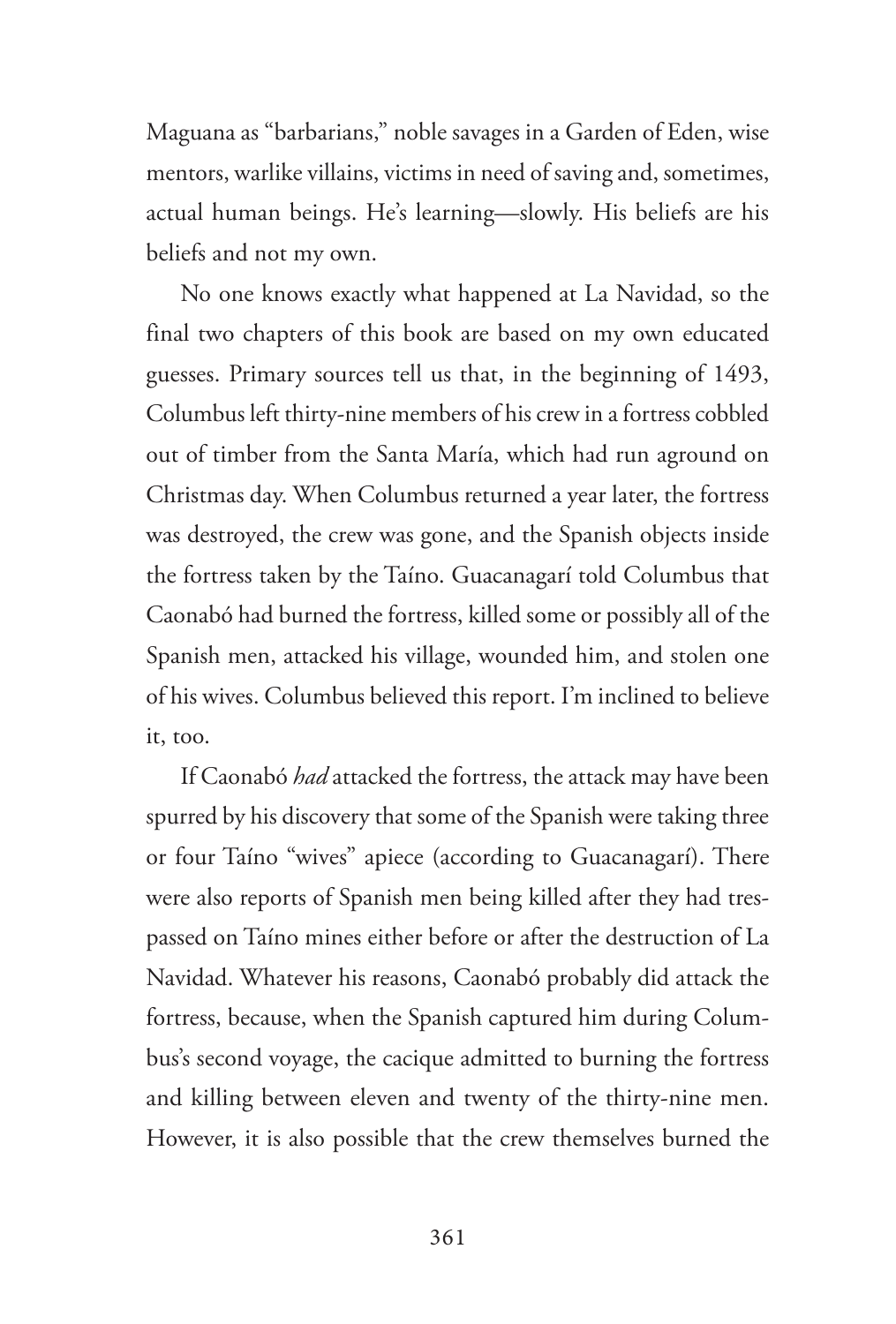fortress after some internal conflict, though I've personally seen no evidence for this theory.

So in general I'd say that the history in *Hammer of Witches* is reasonably accurate, but you might want to think twice before using it as a study guide for your next history test. Here's why:

# THE TIMELINE

*Hammer of Witches* is a work of fiction, and fiction has its own rules which don't apply to history. For one thing, history doesn't follow a schedule. Events can happen gradually over a long period with many lulls in between. Fiction, on the other hand, must keep readers' attention, and climaxes hopefully arrive when expected. For this reason I compressed the timeline of Colón's first voyage, cutting out his layover in the Canary Islands and some of his wanderings around the Caribbean so I could focus solely on his time in Ayití, where more of the dramatic events occurred. Unfortunately that meant readers didn't get to see the Bahamas or Cuba in this book, and here, Martin Pinzón separated from Colón near Hispaniola and not off the Cuban coast.

### THE SPANISH INQUISITION

The Malleus Maleficarum witch hunters in this book are an invention and should not be confused with the historical Spanish Inquisition. As horrific as the Inquisition was, the real Inquisitors of Spain would not have kidnapped Baltasar under the cover of night with no warning, nor would they have resorted to torture so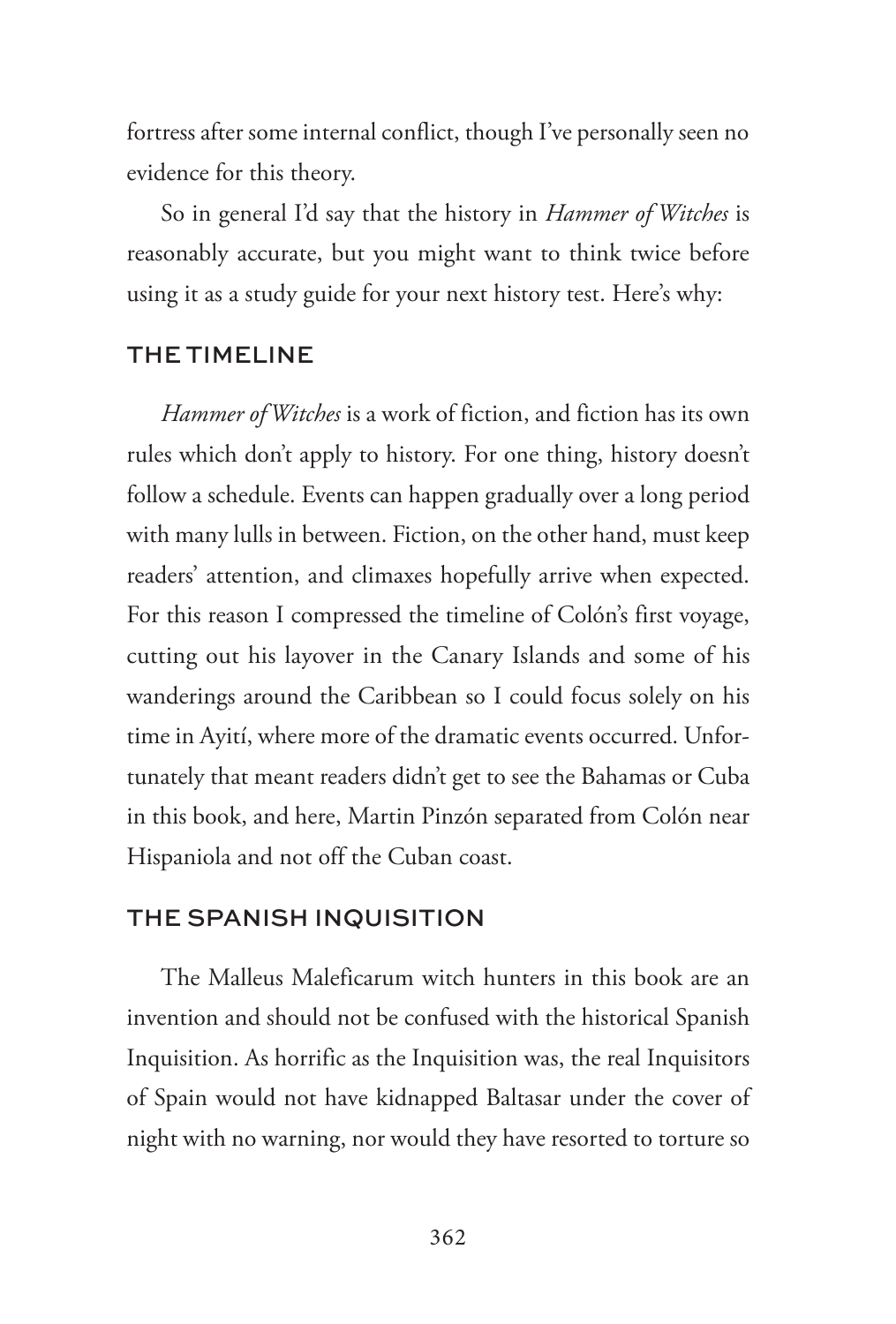quickly. The Inquisition was far too legalistic for that. They would have first formally accused Baltasar of heresy and given him a month or so to confess and repent. If he didn't turn himself in at the end of the month, he would have been arrested and taken to a relatively nice prison, in comparison to other Spanish prisons of the time. (Still, he might have to wait there for a few years before his case was heard.) The Inquisitors would have seized his and his family's assets to pay for his imprisonment and trial—and perhaps more importantly, to line their own pockets. At the trial, Baltasar would have faced a tribunal of learned men, had a defense attorney, and likely be defended by character witnesses. The tribunal would rule for torture only rarely; the seizure of assets and threat of torture were usually more than enough to get a confession. Afterward Baltasar would face execution, hard labor, public shaming, or freedom.

In contrast, the fictional Malleus Maleficarum in *Hammer of Witches* is more of an organization of spies, renegade priests, and bounty hunters than an arm of the Spanish legal system. The book *Malleus Maleficarum* did exist in the 1400s and was somewhat popular in Europe. However, both the Church and Inquisition condemned it.

### THE CHARACTERS

I did not live in the 1490s, nor did I have any personal interactions with Christopher Columbus, Martin Pinzón, Caonabó, or Anacaona. No one can know exactly what these people were like,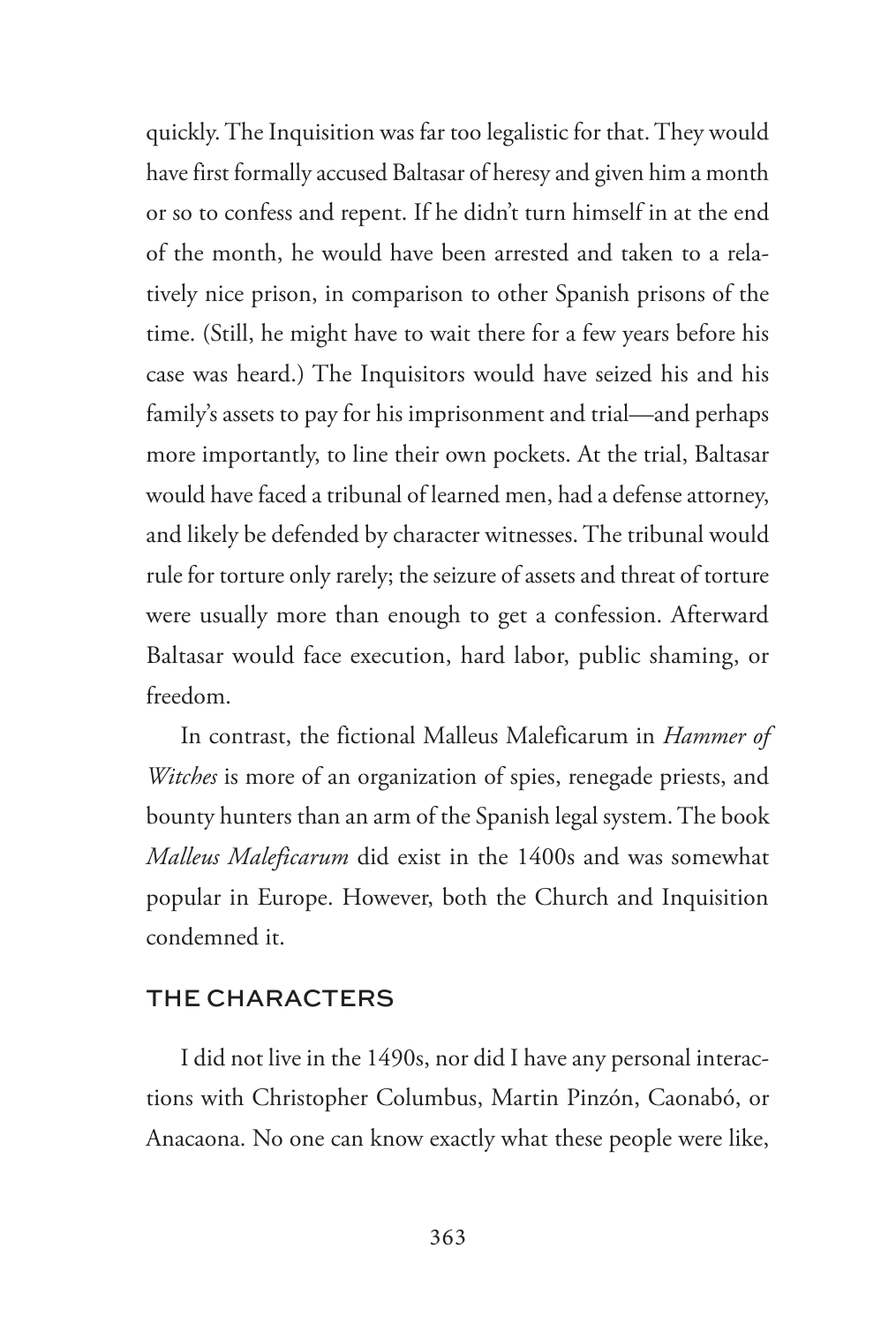although we can make guesses based on our primary sources. That said, *Hammer of Witches* is a work of fiction. At times I flashed my poetic license and changed the characters for the sake of plot. Here's the breakdown:

*Things we know about Christopher Columbus:* He made some over-the-top demands of King João of Portugal and Spain's King Fernando and Queen Isabel and finally was able to make his first voyage; he seemed to be a religious Catholic; he got along with Guacanagarí; he took between six and ten Taíno back with him to Spain after the first voyage; in later voyages he attempted to establish a slave trade and forced the Taíno to pay tribute to him in the form of gold, under penalty of death; he was eventually arrested for his mismanagement of Hispaniola.

*What we don't know about Christopher Columbus:* where he came from (his son and contemporaries said or strongly suggested Genoa); if part or all of his family was Jewish; if he was a good captain and navigator; if he liked or hated Martin Pinzón (or both); why he immediately believed Guacanagarí when he said he didn't attack La Navidad; whether he was a nice guy to be around. During the second voyage, rumors of Columbus's cruelty to the Taíno (cutting off heads, hands) began to spread, but it's unclear how true these rumors were.

*Things we know about Martin Pinzón:* He was from Palos; he was an excellent mariner; he was famous for his efforts in the War of Castilian Succession; he had a couple of brothers who were also involved in the first voyage; he was initially so confident about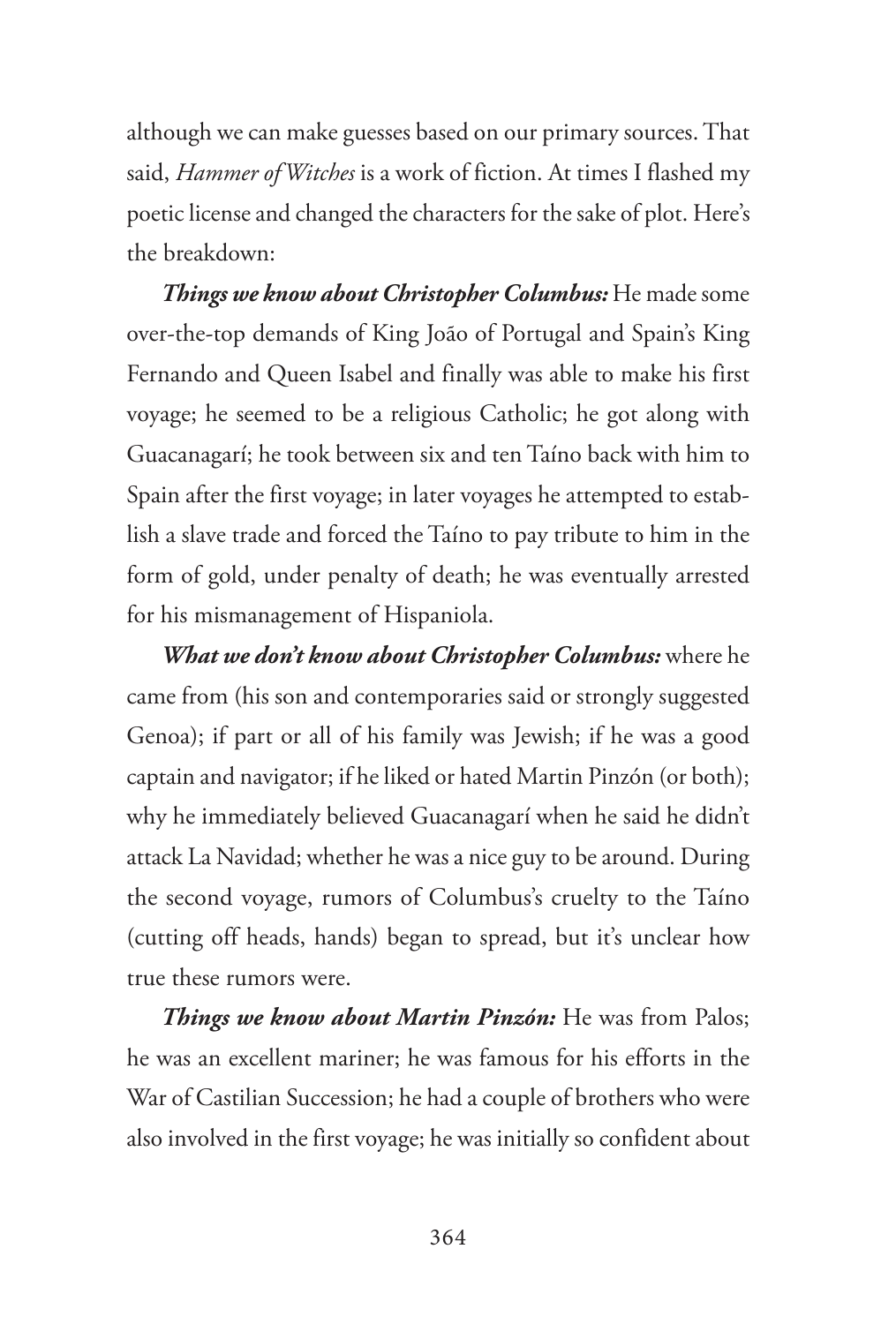Columbus's plans that he put up his own money to help fund it; for some reason he sailed off without Columbus while in the Caribbean; eventually they found each other again and returned to Europe, where he quickly died.

*What we don't know about Martin Pinzón:* if he had syphilis when he was on the first voyage, and if it had any effect on his decision to separate from the other two ships; if he died of syphilis at all; if he separated from Columbus on purpose or by accident. For the purposes of this book I decided he left on purpose, because nothing happens in a fantasy book by accident.

*Things we know about Caonabó:* Bartolomé de las Casas said Caonabó was not from Hispaniola, but one of the Lucayan islands (the Bahamas or Turks & Caicos); he was married to Anacaona and was cacique of Maguana; he was older and sharp-witted, and Columbus respected him; after the second voyage he and others attacked some Spanish fortresses Columbus had ordered built; he was captured by the Spanish and died in a shipwreck on the way back to Spain.

*What we don't know about Caonabó:* if really he burned La Navidad (see above); if he really stole one of Guacanagarí's wives; if he really was captured when the Spanish tricked him into putting on a pair of handcuffs by calling them bracelets. That last story sounds particularly fishy to me.

*Things we know about Anacaona:* She was from Hispaniola; she was the sister of the cacique of Jaragua; she was married to Caonabó and was the mother of Higuamota; she was well-respected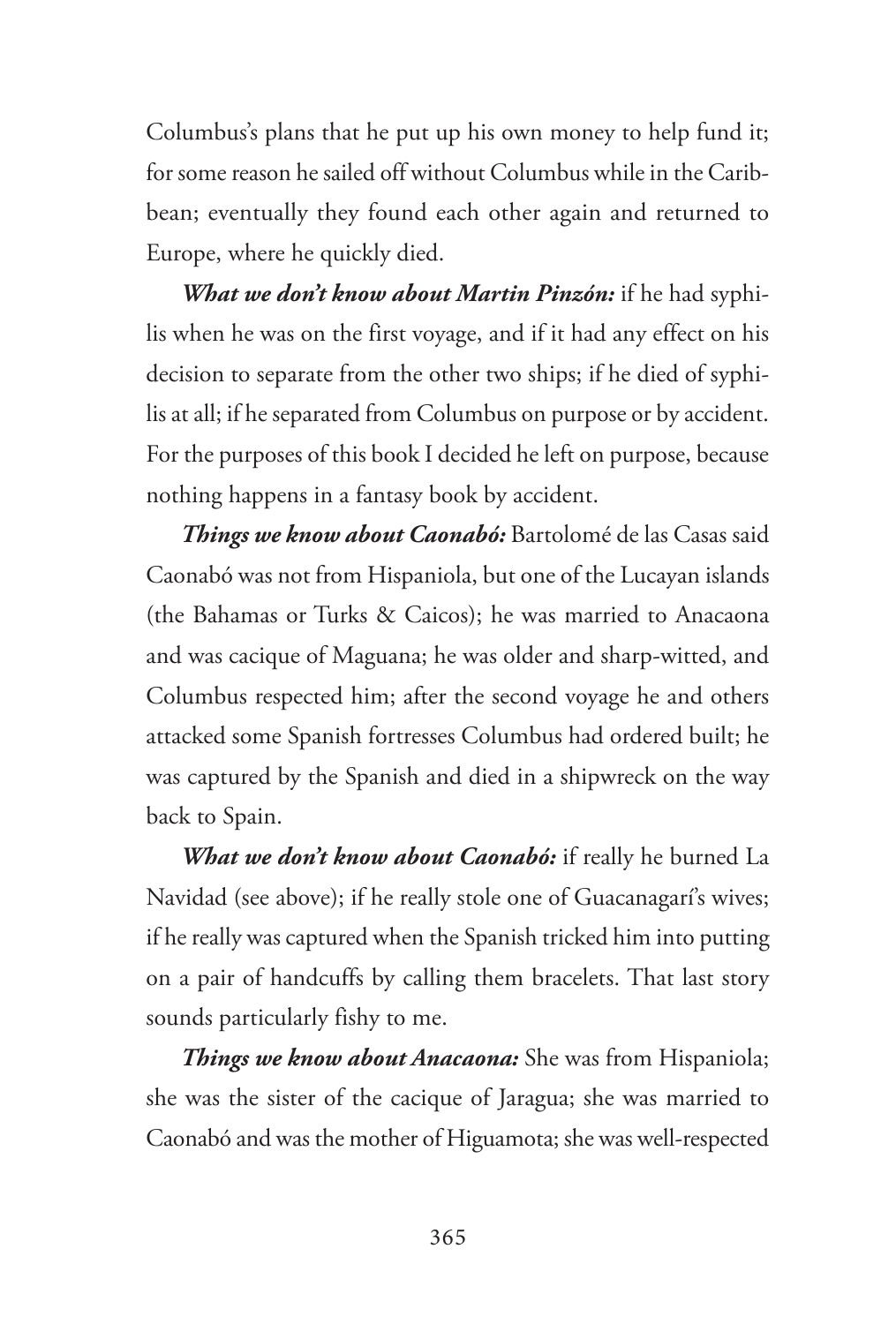as a composer of areitos (Taíno ballads); the Spanish thought she was beautiful; toward the end of 1496 she and her brother made a treaty with Columbus, after which she was friendly with the Spanish; she eventually became a cacica (female cacique); later, during a feast, Spanish Governor Nicolas de Ovando burned down her meeting house and had her hanged.

*What we don't know about Anacaona:* if she agreed with her husband's decision to attack the Spanish. In *Hammer of Witches*, I decided the answer was "yes" to make her a more active character. However, there's no proof either way.

### THE STORIES

Most of the stories recounted by the characters in *Hammer of Witches* are retellings of real folktales, fairy tales, myths, and religious stories. But I've taken some liberties. The prologue's hameh story is mostly my own invention, and I decided to keep the Ali Baba story in there even though there's no evidence it was being told at the time. Then again, there's no evidence it wasn't.

### THE MAGIC

Storytelling is an invention of mine, so I had to make guesses about how it would affect the world if it did exist. In the 1300s and 1400s, Spain increasingly disapproved of differences of religious belief and interpretation; for this reason, I assumed there would be a "Magic Inquisition" to eradicate the heresy of Storytelling. In Ayití, such inquisitions did not exist, so I concluded that Storytell-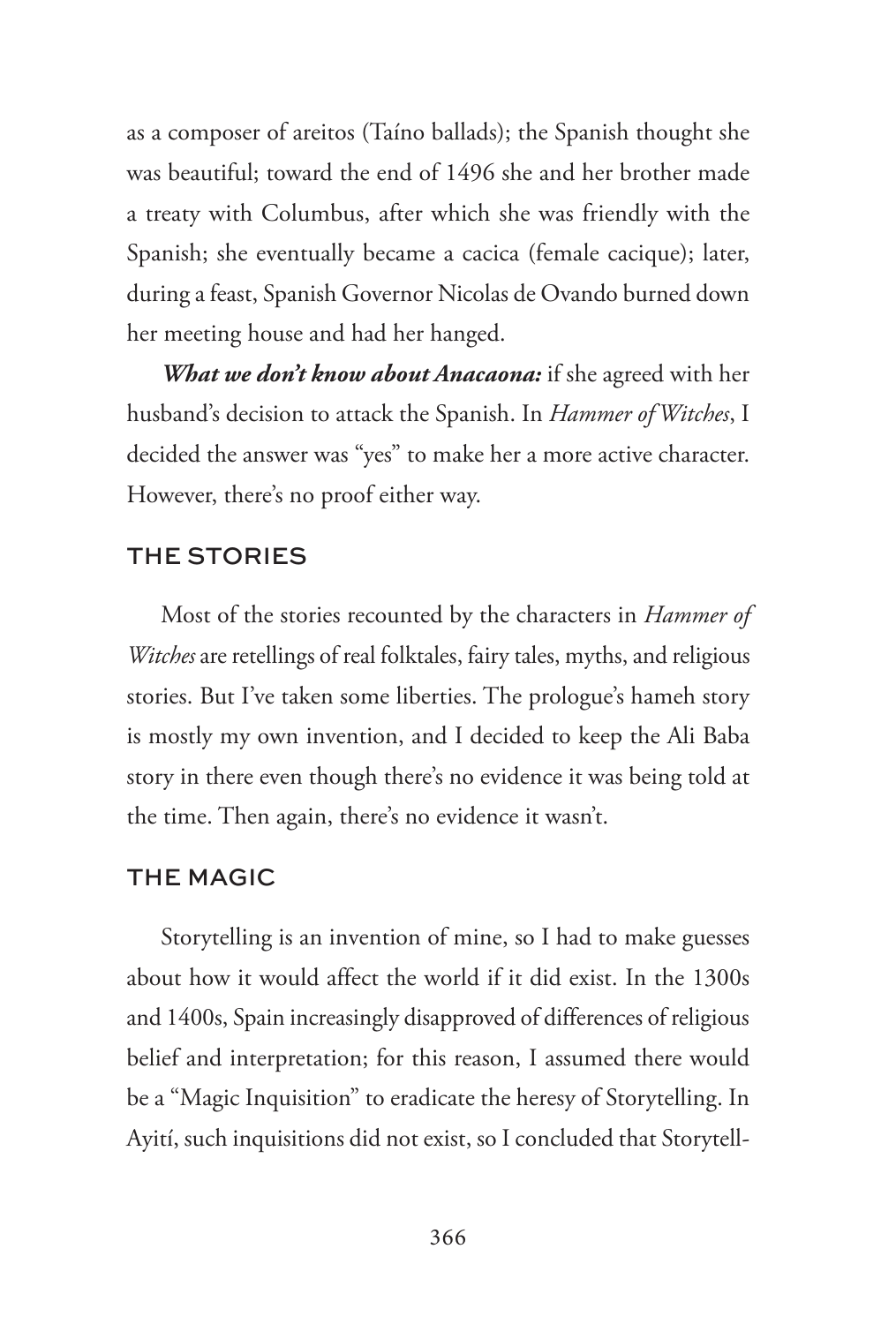ing would likely be more accepted there. In the fictional world of *Hammer of Witches*, the best Taíno Storytellers (like Arabuko) would become the village shamans by virtue of the fact that they could apparently call upon and talk to spirits. That said, I do *not* want to suggest that real Taíno people are magical or that real Taíno shamans were witches. In reality, the Taíno shamans (*behiques*) were religious leaders and doctors who used medicinal herbs, *cemís*  (religious icons), ceremonial fasts and purging, songs, and hallucinatory drugs to perform their sacred rituals.

## THE LANGUAGE

Some readers have asked me why Baltasar's narration in *Hammer of Witches* doesn't sound more "medieval." Put simply, *Hammer of Witches* is a young adult novel, and I wanted it to be accessible to young adults. Beyond that, Baltasar is neither a member of the church nor the aristocracy, so there's no reason to believe he would have written or spoken in a formal manner. If I wanted to write in a historically-accurate fashion, I would have written *Hammer of Witches* in Old Castilian (which Baltasar would have spoken), Renaissance Latin (the language in which he probably would have written), or very very Early Modern English. If you'd like to see some very very Early Modern English in action, I encourage you to read "The Tree of Common Wealth" (1509) by Sir Edmund Dudley, which begins, "fforeasmuch as euy man is naturallie bounde not onlie moste hartelie to praie for the prosperous contynuaunce of his liegue Soueraigne Lorde . . ." I could have certainly written